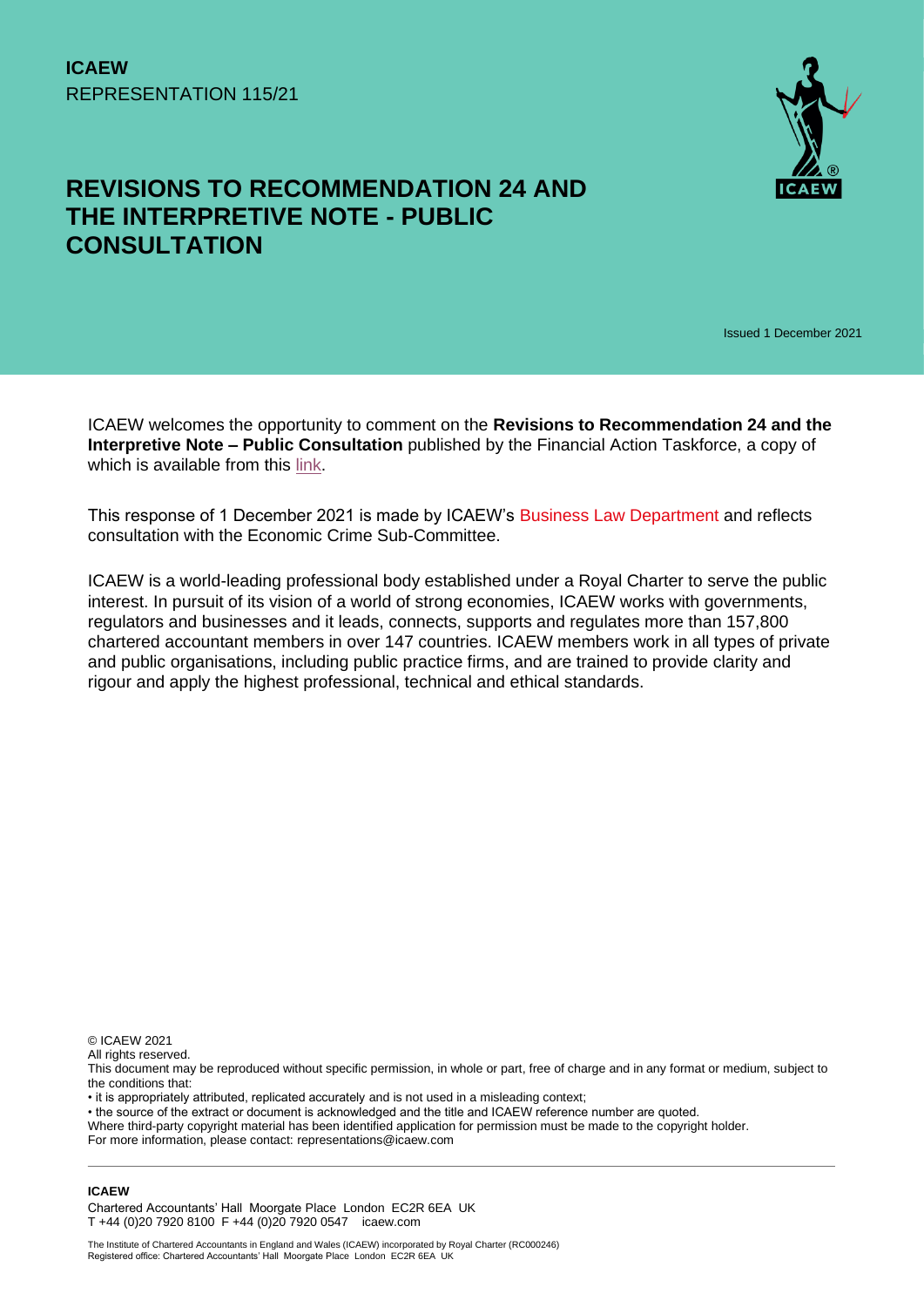# **KEY POINTS**

- 1. We welcome the proposals by the FATF to increase the transparency of beneficial ownership of legal persons and agree this is important in the fight against money laundering and terrorist financing. As a membership body for DNFBPs, ICAEW is committed to ensuring that Chartered Accountants are part of the defence of our financial systems against criminal proceeds.
- 2. It is important that in any changes to Recommendation 24 that the drafting is sufficiently clear to specify which organisations should be given access to which types of beneficial ownership data, and under what circumstances this access should be provided. For example, while we agree that competent authorities, especially law enforcement agencies, should be given access to information held by DNFBPs, it needs to be clear how this right of access would apply, and for appropriate safeguards to exist having due regard to sensitive client data. For example, there would need to be protection for DNFBPs for breach of confidentiality if they were required to give law enforcement agencies access to their client files.
- 3. We agree there is a need for competent authorities to have access to accurate and up to date beneficial ownership information on legal persons, and that this access should be on a timely basis. We are not convinced that full public access to this information would be proportionate, without proper consideration of the privacy, client confidentiality and security issues that could arise.
- 4. For beneficial ownership registers to be of value to both competent authorities and DNFBPs it is crucial that there is sufficient verification of the information held on the registers. Experiences from the UK, where information on the Companies House register of People with Significant Control is not currently verified, are that DNFBPs are not able to rely on the information on the register for the purposes of the Money Laundering Regulations. This significantly reduces the value of the register to all its users.

# **ANSWERS TO SPECIFIC QUESTIONS**

**Multipronged approach to collection of Beneficial Ownership information**

#### *Question 1*

*The requirement in paragraph 7 includes a compulsory company approach, a requirement for a public authority or body to hold beneficial ownership information (a beneficial ownership registry or another body) or an alternative mechanism, and the supplementary measures. Countries should decide, on the basis of risk, context and materiality, what form of registry or alternative mechanisms they will use to enable efficient access to information by competent authorities, and should document their decision. Do you agree with the approach set out in paragraph 7 of the Interpretive Note?*

- 5. We agree that companies should be required to hold beneficial ownership information about themselves, and that there should be some form of registry held by a public body that provides timely access to the information by competent authorities. We also welcome the requirement for companies to cooperate with competent authorities, financial institutions and DNFBPs, although this is on the assumption that there is some form of business relationship between the company and financial institution/DNFBP.
- 6. It is unclear from the proposed paragraph 7 what alternative mechanisms would be appropriate in the event that a country did not have a beneficial ownership registry of legal persons held by one or more public bodies. Greater clarity on this point would be welcome.
- 7. We would support the encouragement for countries to ensure the accuracy of beneficial ownership information by using other sources of information such as information obtained by financial institutions and DNFBPs, but only where this is for information to be provided to competent authorities. Where the purpose of obtaining information from financial institutions and DNFBPs is to give public access to beneficial ownership records, due regard needs to be given to client confidentiality and privacy, plus local data protection requirements.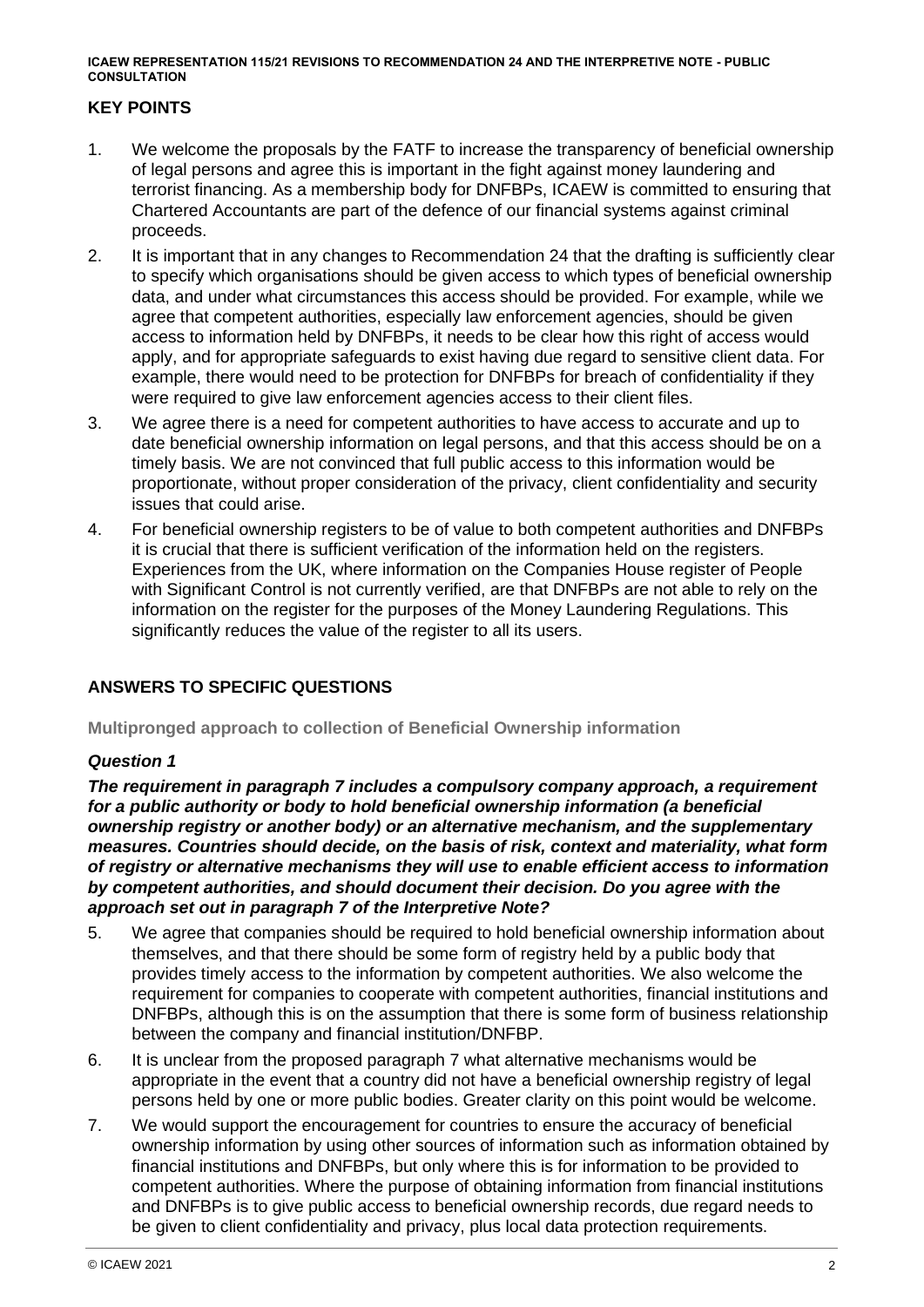8. For information held on a register to be of value it is important that it is verified. This does however come at a cost, either for the registrar or third parties (such as DNFBPs) who may be obliged to verify the beneficial ownership information. These costs should be taken into account by countries to ensure those on whom the burden of verification will fall are provided with adequate resources.

**Bearer Shares and Nominee arrangements** 

# *Question 2*

# *Should bearer shares and bearer share warrants without any traceability be subject to additional controls as set out in amendments to paragraph 14 of the Interpretive Note?*

9. We would support the additional controls proposed in paragraph 14 in relation to bearer shares and bearer share warrants without traceability.

#### *Question 3*

#### *Is the draft glossary definition sufficiently clear to avoid inadvertently applying excessive controls to traceable and legitimate uses of such instruments? If there remains undue controls, how should this be mitigated?*

10. We consider the glossary definitions of bearer share and bearer share warrants to be sufficiently clear. We would suggest however that the definition remains under review and is amended if it becomes clear that either additional instruments should be included, or that some instruments have been caught by the definition unintentionally.

#### *Question 4*

#### *Should nominee arrangements be subject to the disclosure requirements as set out in amendments to paragraph 15 of the Interpretive Note?*

- 11. We would support the requirement for nominee arrangements to be disclosed to the company itself, the registry, law enforcement or financial institutions / DNFBPs where a business relationship exists with the legal person for whom the nominee arrangement applies. There are however many bona fide reasons why an interest in a legal person may be held by a nominee so the requirement to disclose that in a public register may not be desirable or proportionate.
- 12. In relation to licensing, where an individual acts as a nominee shareholder or director in a professional capacity, it would seem proportionate for that individual to be licensed and appear on a register of those providing such services. However, many nominee arrangements are between family members or are other private arrangements where the nominee is not acting in a professional capacity. In these cases, licensing or inclusion on a register of providers of nominee services should not be required.
- 13. In relation to disclosure of the nominee arrangement, where a professional nominee is acting it would seem appropriate for their role as a nominee, and the nominator, to be disclosed on a register. In contrast, where there is a family nominee arrangement, we would suggest that it would be proportionate for the nominee to appear on a register, but not the nominator, unless this was a closed register with access for competent authorities but not the public at large.
- 14. We would however support a requirement for all nominees to hold information on the nominator on whose behalf they are acting and to provide that information to competent authorities/law enforcement on request.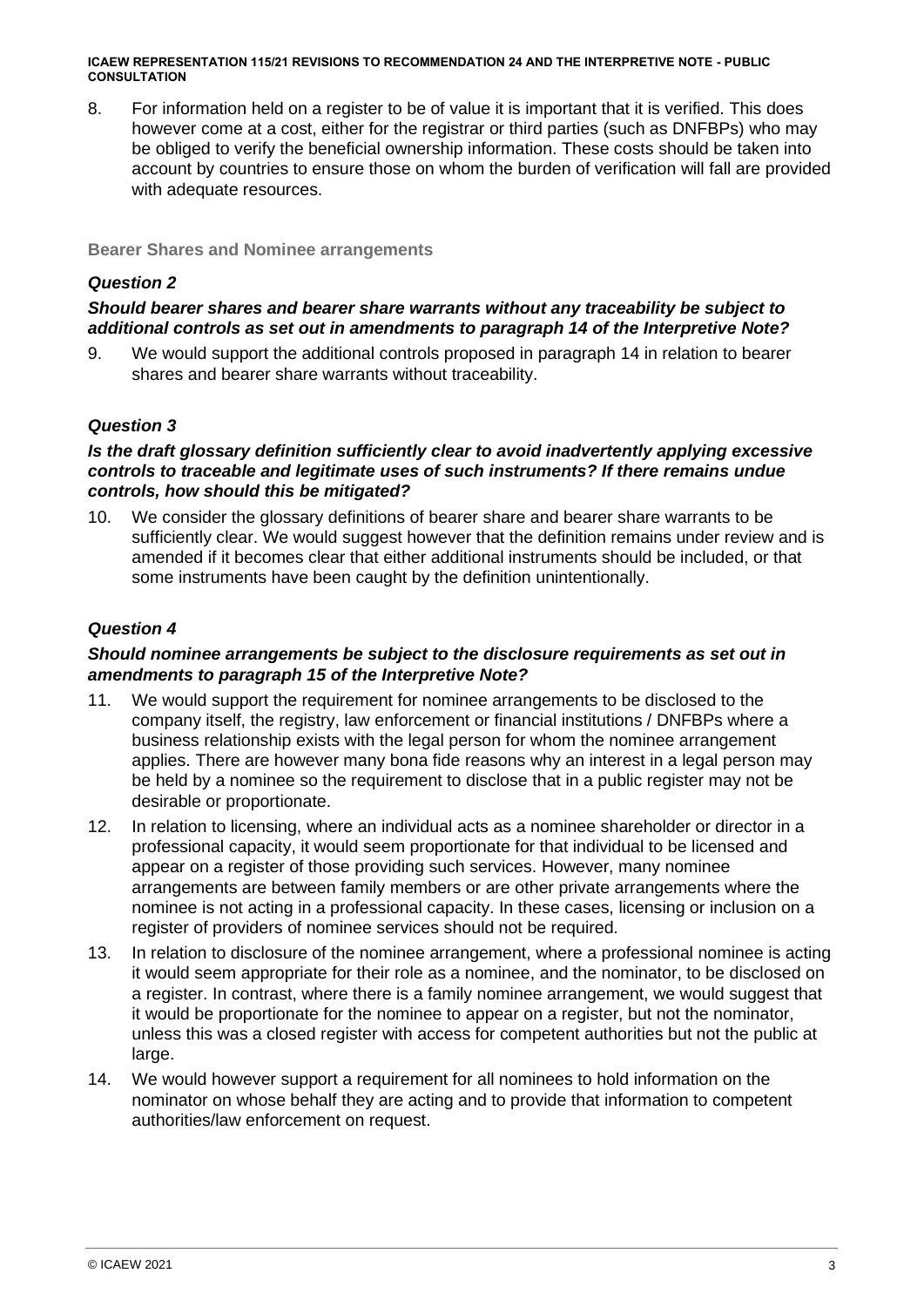# *Question 5*

*Will the proposed rules and the new glossary definitions create undue restrictions for institutional investors or other legitimate uses of such instruments, and if so, how should this be mitigated?*

15. No comments.

# *Question 6*

*Are there other specific mechanisms that should be permitted, in addition to those proposed, which could ensure their transparency?* 

16. No comments.

#### **Risk-Based Approach**

#### *Question 7*

### *Should countries be required to assess the ML and TF risks associated with foreign-created legal persons and take appropriate steps to manage and mitigate them? What constitutes a sufficient link with the country?*

- 17. We would support a requirement for countries to assess the ML and TF risks of foreigncreated legal persons. This assessment could form an additional part of the National Risk Assessment undertaken by a territory, and could focus on those foreign-created legal persons which are commonly encountered by financial institutions and DNFBPs in a given territory. In particular the assessment should identify the combined jurisdiction and entity type that gives rise to the risk e.g. French private companies or Italian foundations.
- 18. Where possible, this assessment should also propose steps to manage and mitigate the risks associated with these foreign-created legal persons. The steps could either be for a country's government to take on a national basis, or recommendations for those doing business with the legal persons to mitigate the risks. This would provide valuable guidance to businesses and professionals operating cross-border.
- 19. A sufficient link with a country should be where there is a business relationship (as defined under local law and regulation for the purposes of anti-money laundering and counter terrorist financing) between a financial institution or DNFBP in one jurisdiction with a foreigncreated legal person. A sufficient link should also exist where a legal body has significant dealings with a public body in that country such as a local authority or national government.

#### *Question 8*

#### *Should a risk-based approach be applied to verification of beneficial ownership information?*

20. It would be appropriate for there to be a risk-based approach to verification of beneficial ownership information. This would mean that more comprehensive checks involving multiple data sources are undertaken where there is an elevated risk of incorrect beneficial ownership information.

#### **Access to Information**

#### *Question 9*

#### *Taking into account needs of competent authorities and other stakeholders, and concerns relating to privacy, security and other potential misuse of BO information, do you agree with the requirements on access to information as set out in paragraphs 12 and 13?*

21. We agree that competent authorities including law enforcement agencies should be given access to beneficial ownership information as set out in paragraph 12.